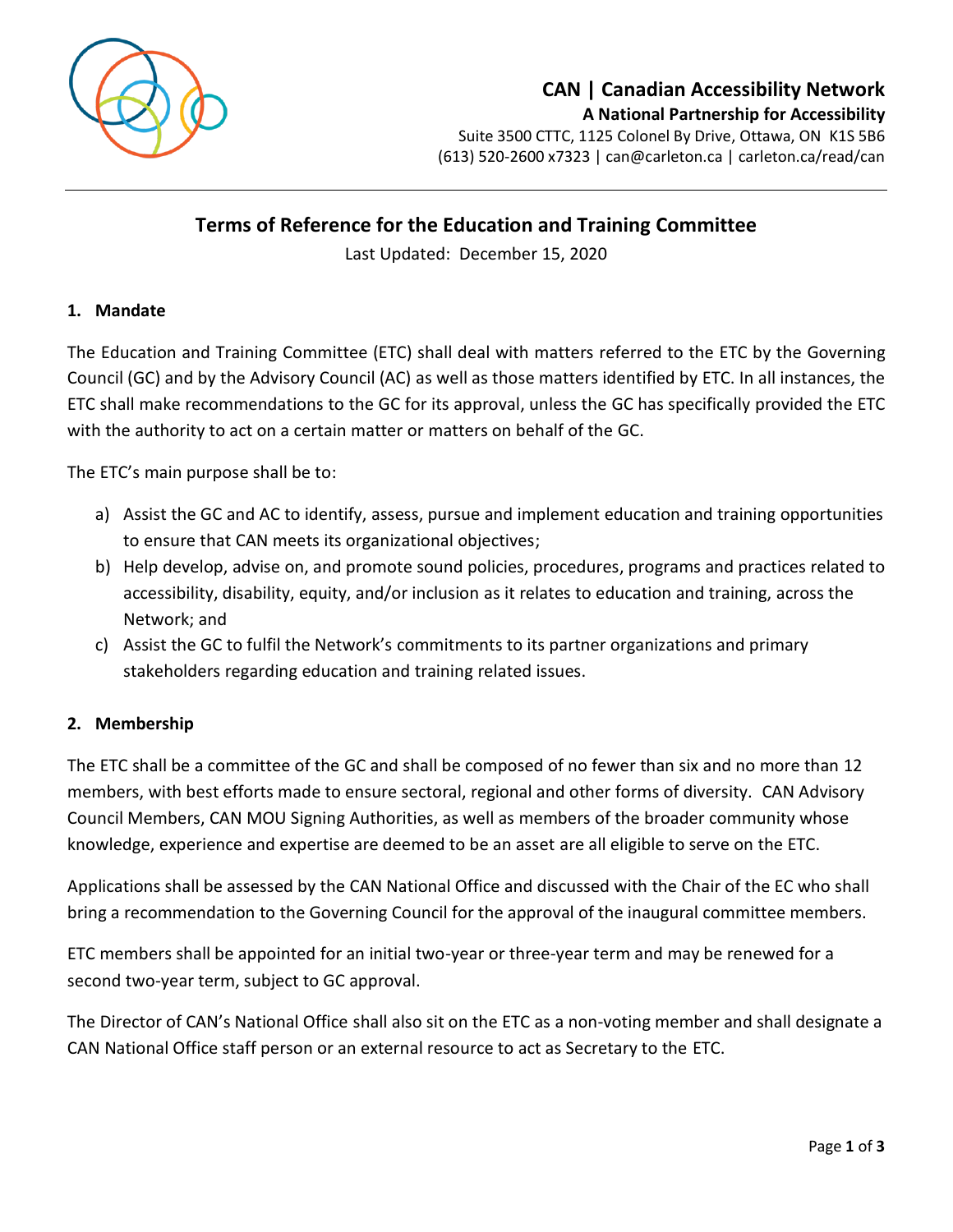## **3. Chair and Vice-Chair**

The inaugural Chair of the ETC shall be appointed by the Chair of the GC, following consultation with the CAN Application Review Committee charged with the review of all nominations made by CAN partner organizations.

The Vice-Chair of the ETC shall be chosen by his or her peers from among appointed committee members.

The Chair and Vice-Chair of the ETC shall each be appointed for an initial two-year or three-year term and may be renewed for a second two-year term, subject to GC approval.

In the absence of the Chair of the ETC, the meeting shall be chaired by the Vice-Chair. In the absence of the Vice-Chair of the ETC, the meeting shall be chaired by a member of the committee designated by the Chair or as chosen to chair from amongst his or her peers.

#### **4. Notice and Frequency of Meetings**

The ETC shall meet in person or by teleconference/webinar at least twice a year at the call of the Chair, and in collaboration with the CAN National Office.

Notice of every meeting shall be delivered, telephoned or sent electronically to each ETC member at least 7 days before the meeting is to take place. However, ETC members may collectively waive notice of a meeting.

#### **5. Quorum and Voting**

A quorum for meetings shall be a majority of the ETC voting members then holding office present in person or by telephone or other telecommunication device that permits all persons participating in the meeting to speak and hear each other.

ETC members shall seek consensus in formulating their recommendations for the GC. Where such consensus cannot be achieved, recommendations shall be decided by a majority of the votes cast on the question. In the case of an equality of votes, the Chair shall have the deciding vote.

An ETC member shall not be entitled to vote by proxy at any meeting of the committee.

#### **6. Reporting**

The Chair of the ETC, or in his or her absence, the Vice-Chair shall report at each meeting of the GC and AC on committee business since the last meeting of the GC and AC, and on proposed recommendations, if any, for the GC's or AC's discussion or approval.